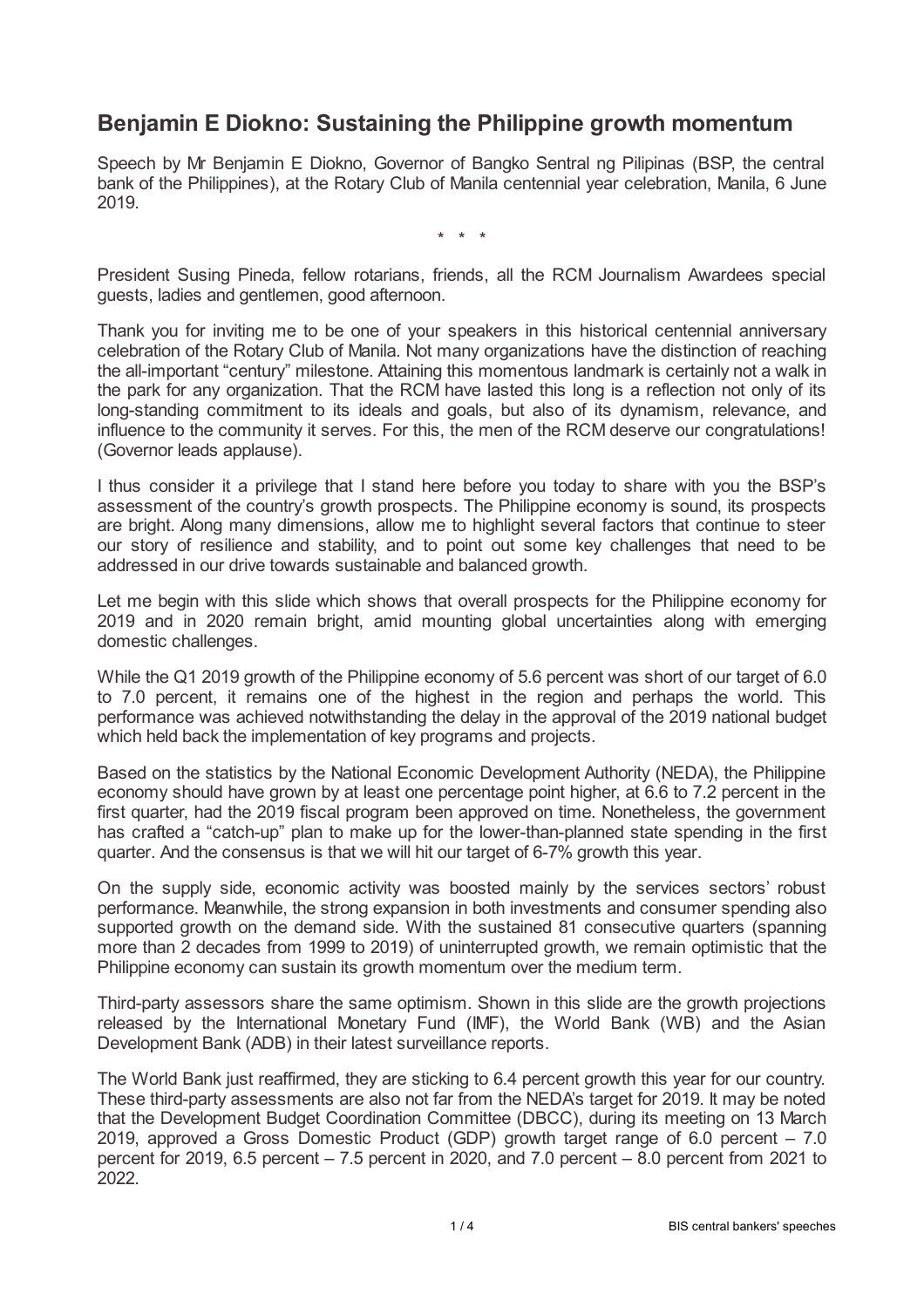In addition, the strength of the Philippine economy was further validated with the upgrade in our sovereign credit rating by Standard & Poor's to BBB+ with a stable outlook. This is the highest letter grade for the foreign currency and an improvement from the BBB grade for the local currency rating. At the same time, Fitch—another rating agency—recently affirmed the Philippines' investment BBB rating, also with a stable outlook.

Recent demand indicators continue to point to overall firm domestic growth prospects in the near term. In fact, results of the Q1 2019 survey-based consumer and business sentiment showed an improved outlook. The consumer outlook index registered an all-time largest quarter-on-quarter increase since the start of the nationwide survey in Q1 2007.

At the same time, the confidence index for business showed marked improvement after declining for four consecutive quarters.

Furthermore, with the end of the 2019 budget impasse, the continued implementation of the government's infrastructure program – which we fondly call "Build, Build, Build" – is envisioned to generate an "impressive multiplier effect" on the economy by increasing its productive capacity, creating jobs, raising incomes, and enhancing the investment climate in the country.

Moving on to inflation dynamics, price pressures have gone down significantly, falling toward the midpoint (at 3.0 percent in April 2019) of the target band. This brought the year-to-date (January – April) average to 3.6 percent year-on-year for 2019. This is firmly within the government's 2-4 percent target range.

This is a stark contrast to last year's rapidly rising inflation figures that was only arrested through the adoption of timely monetary action by the BSP and non-monetary measures by the Executive department.

Looking ahead, we expect inflation to remain on a target-consistent path for 2019 and 2020. The latest baseline forecasts (as of 9 May 2019 MB policy meeting) indicate that inflation is projected to average at 2.9 percent this year while inflation forecast for next year is slightly higher at 3.1 percent. This is due largely to the rebound in global crude oil prices.

Similarly, forecasts of other institutions generally convey the same expectations. Results of the BSP's April 2019 survey of private sector economists showed lower mean inflation forecast for 2019 at 3.1 percent down from 3.3 percent in the previous survey round. The mean inflation forecasts for 2020 and 2021 both declined to 3.3 percent from 3.4 percent. Meanwhile, projections from other institutions also show inflation within target for this year and the next.

Given prevailing conditions, the BSP decided to reduce its policy rate by 25 basis points (bps) to 4.50 percent from 4.75 percent, effective 10 May 2019. The BSP also pre-announced a phased 200-bp reserve requirement reduction for universal and commercial banks, thrift banks (TBs) and non-bank financial institutions with quasi-banking functions (NBQBs); as well as a 100-bp RR reduction on demand deposits and NOW accounts for rural and cooperative banks. Moreover, long-term negotiable certificates of time deposit (LTNCDs) will have uniformed RR ratio of 4.0 percent.

In reducing the BSP's policy rate and reserve requirement ratios, the Monetary Board recognized the progressive decline in domestic inflation. It was further guided by the target-consistent inflation path with inflation expectations converging with the government's target. This is also part of the BSP's ongoing initiative to enhance the effectiveness of monetary policy and deepen domestic money market.

Nevertheless, we recognize the uncertainty in the global economic environment, with the IMF further revising down its global growth prospects due to volatilities in commodity prices, uncertainty over advanced economies' policy normalization, as well as ongoing trade tensions as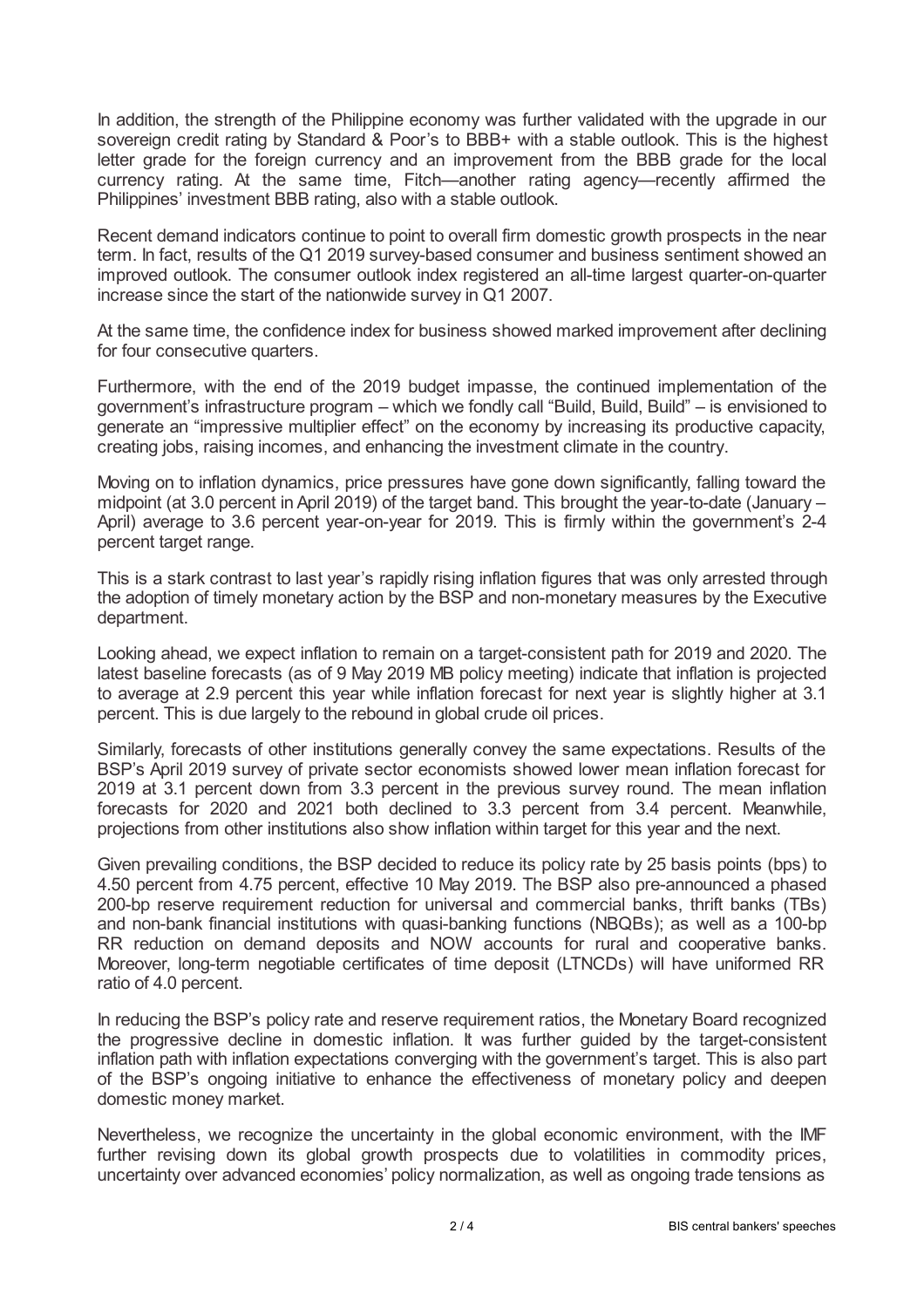a result of the US-China [trade] war.

But while the external environment is challenging, I am cautiously optimistic about the current state of the Philippine economy.

"Keeping our house in order" remains the first and best line of defense. We are improving economic openness through liberalization of trade and foreign direct investment, we are enhancing external competitiveness by strengthening domestic industries; we are diversifying products and markets to non-traditional growing economies; and we are sustaining domestic economic resilience by building adequate buffers. These are some of the policy actions and reforms that we can pursue or continue to pursue in order to ward off the potential negative effects of external shocks, especially from rising protectionist measures and heightened policy uncertainty.

Let me talk briefly about the US-China trade dispute. There was no direct imposition against the Philippines in terms of the country's exposure to the products imposed with tit-for-tat measures between US and China. But the extent of impact would depend on the industries affected. For instance, the Philippines could possibly boost exports of food and agricultural products to the US, taking advantage of the tariffs imposed on Chinese goods of similar nature. The same goes for US agricultural goods imposed with steep tariffs by China.

We see one positive impact that the US-China trade war could have on the Philippine electronics industry. That is if companies on either or both of the countries use the Philippines as an alternative manufacturing site. This scenario, however, would take time and the Philippines would have to compete with other potential relocation sites like Vietnam and Indonesia. The potential upside may not come about for a few years as firms would need to complete the lengthy process of shifting production sites.

We also recognize that the continued trade friction could negatively affect overall investment sentiment and increase caution and uncertainty in the global growth prospects. This could take its toll on the country's external sector. Nevertheless, given that the economy's growth is mainly driven by domestic demand, the trade friction would have limited negative impact on Philippine exports.

Before I close, let me emphasize the importance of sustained collaboration between the government and the private sector in pursuing hard yet necessary structural reforms to fuel the Philippine growth engine over the long-term.

Towards the end of the administration of the late president Corazon Aquino, a world class team of economist, headed by no less than Paul Krugman, analyzed the Philippine economy. And they concluded that given the economic conditions at that time, during President Cory Aquino's time, the long-term growth of the Philippine economy was in the neighborhood of 3 percent. Repeat, 3 percent. We could only grow at 3 percent. That was then. Things are significantly different now.

Over the past 25 years, meaningful reforms have helped build and fortify the institutions that facilitate growth by expanding the role of market forces in key sectors of the economy; encouraging investments and private sector activity; removing bottlenecks for doing business in the country; and strengthening the country's fiscal position and the financial sector, to name just a few.

No doubt, the Duterte administration is in a strong position to push for reforms by leveraging on its strong political capital as evidenced by the number of laws enacted in less than 3 years of the current administration's leadership. These include, among others, recent enactment of the tax reforms, amendments to the BSP Charter and Rice Tariffication Law. These reforms, along with the other structural reforms in the pipeline, will continue to play a significant role in propelling the economy on a path of balanced, sustainable, and inclusive growth.